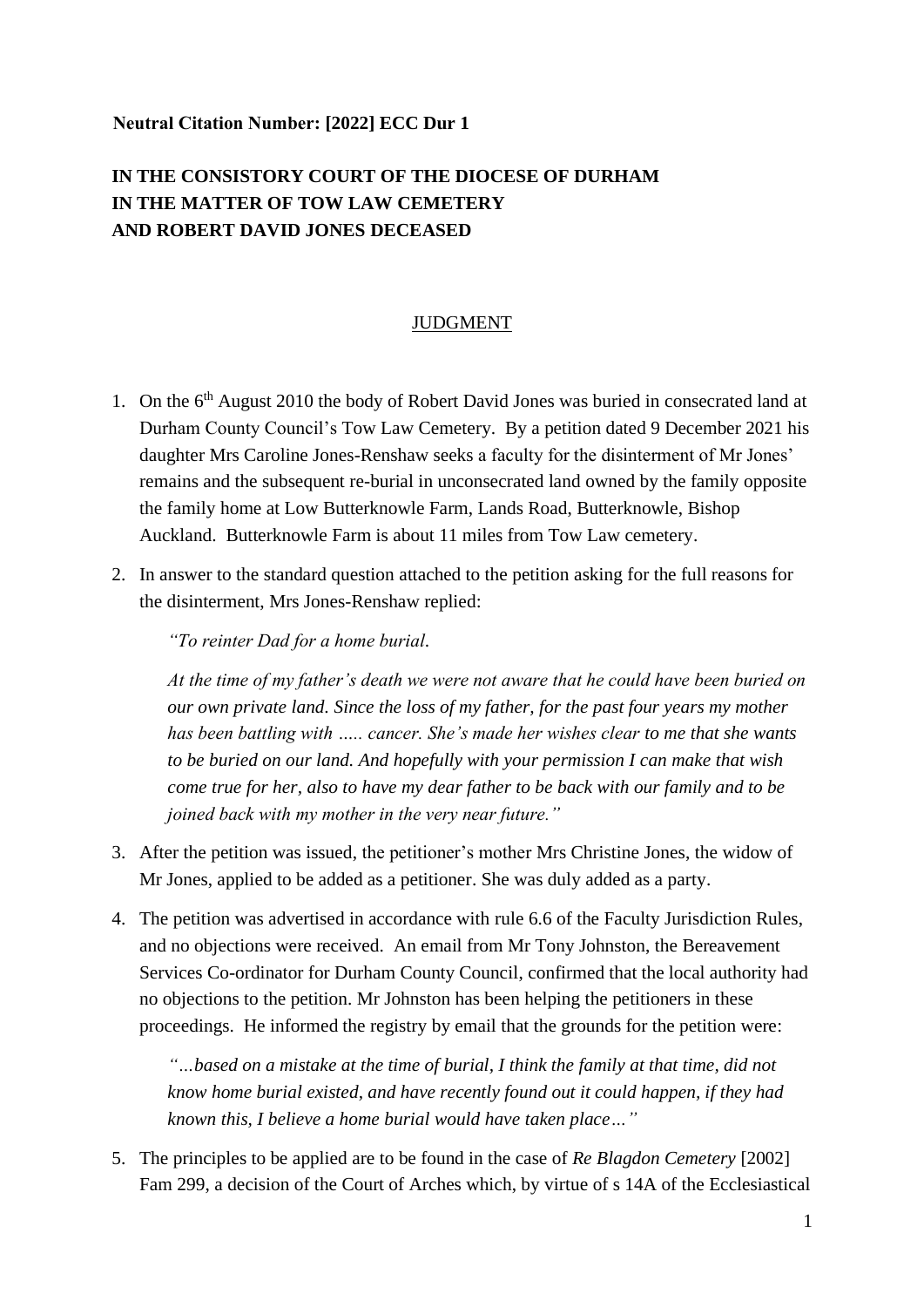Jurisdiction and Care of Churches Measure 2018, is treated as if it were a decision of the Chancery Court of York.

- 6. The Court of Arches in *Blagdon* held that the disturbance of remains which have been placed at rest in consecrated land can be allowed only in exceptional circumstances. There is a general presumption of permanence arising from the initial act of interment. The Court of Arches explained at paragraph 21 of its judgment: *"This presumption originates in the Christian theology of burial. This theology underlies the consecration of land especially for burials, and it is present in every funeral service and burial of a body or interment of cremated remains according to the rites of the Church of England."*
- 7. The Court made it clear at paragraph 27 that *"permanence of burial is the norm in relation to consecrated land, so that remains are not to be regarded as 'portable' at a later date..."*
- 8. A copy of the judgment in *Blagdon* was sent to the petitioners by the registry, and their attention was drawn to the requirement that they would need to show exceptional circumstances if they were to succeed.
- 9. Whether the facts in a particular case warrant a finding that the case is to be treated as an exception is for the Chancellor to determine on the balance of probabilities, and it is for the petitioner to satisfy the Consistory Court that there are exceptional circumstances which justify departing from the norm that a Christian burial is final.
- 10. The petitioners here rely upon a mistake: if they had known 11½ years ago that Mr Jones' body could have been buried at home on their own private land, then they would not have had it interred in the local authority cemetery.
- 11. The Court of Arches in *Blagdon* gave the following guidance in relation to mistakes:

*"…a change of mind as to the place of burial on the part of relatives or others responsible in the first place for the interment should not be treated as an acceptable ground for authorising exhumation…*

*Sometimes genuine mistakes do occur, for example, a burial may take place in the wrong burial plot in a cemetery or in a space reserved for someone else in a churchyard. In such cases it may be those responsible for the cemetery or churchyard who apply for a faculty to exhume the remains from the wrong burial plot or grave. Faculties can in these circumstances readily be granted, because they amount to correction of an error in administration rather than being an exception to the presumption of permanence, which is predicated upon disposal of remains in the intended not an unintended plot or grave. A mistake may also occur due to a lack of knowledge at the time of burial that it was taking place in consecrated ground with its significance as a Christian place of burial. For those without Christian beliefs it may*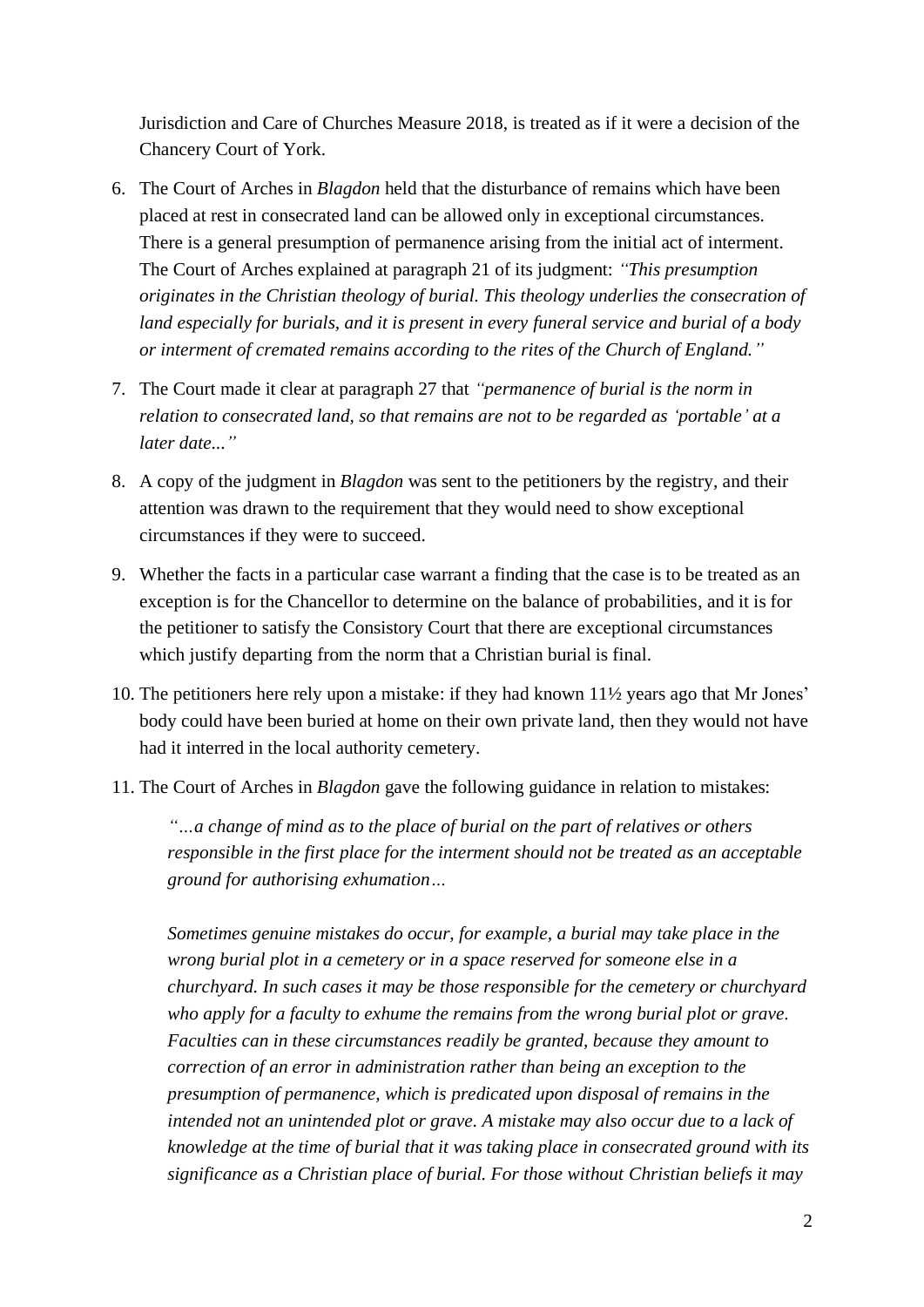*be said that a fundamental mistake had been made in agreeing to a burial in consecrated ground."*

- 12. Applying the principles set out in *Blagdon*, the grounds relied upon by the petitioners do not amount to a mistake – there was no error in administration that now needs to be corrected. Instead, the petitioners have had a change of mind; they would now like Mr Jones' to be buried at home, where his widow in due course would also be buried so that they would be together. Not knowing that home burial may have been an option 11½ years ago does not amount to a mistake within the meaning of *Blagdon*.
- 13. There is a suggestion that the proposed re-burial site would be a family burial plot. In accordance with *Blagdon* family graves are to be encouraged in churchyards and cemeteries where land is scarce, but I note the observation in paragraph 40 of *Blagdon* that: *"…it should not be assumed that whenever the possibility of a family grave is raised a petition for a faculty for exhumation will automatically be granted. ….it is to be expected that a husband and wife will make provision in advance by way of acquisition of a double grave space if they wish to be buried together."* The proposed site for the reburial is private land, it is not an established family burial plot, and there is no evidence before the court that Mr and Mrs Jones ever discussed, considered, or agreed that they would be buried together.
- 14. If I had been satisfied that there were exceptional circumstances here that could have justified a departure from the norm of permanence of burial, I would have needed to be further satisfied that proper arrangements were in place to care in perpetuity for the proposed re-burial site. The proposal is to take the body from consecrated land under the protection of the Consistory Court and in the care of Durham County Council, and reinter it in unconsecrated private land outside the control of the Consistory Court and outside the care of the local authority.
- 15. In so far as the new proposed burial site opposite Butterknowle Farm is unconsecrated land that is not, in itself, problematic. Section 25 of the Burial Act 1857 would give protection from future disturbance because it provides that remains cannot be removed from unconsecrated land without a licence from the Secretary of State. But questions would arise as to whether and how the proposed burial site would be cared for and properly maintained. As the judgment in *Blagdon* made clear at paragraphs 15 and16:

*"15…it can generally be assumed that local authorities carry out their legal responsibilities for care and maintenance of their cemeteries. Thus, if remains are to be removed from the consecrated ground of a churchyard, or the consecrated part of a cemetery, and to be re-interred in the unconsecrated part of the same or another cemetery it is reasonable for the Consistory Court to conclude (certainly in the absence of evidence to the contrary) that the new grave will be cared for in a seemly manner and will be protected in this sense.*